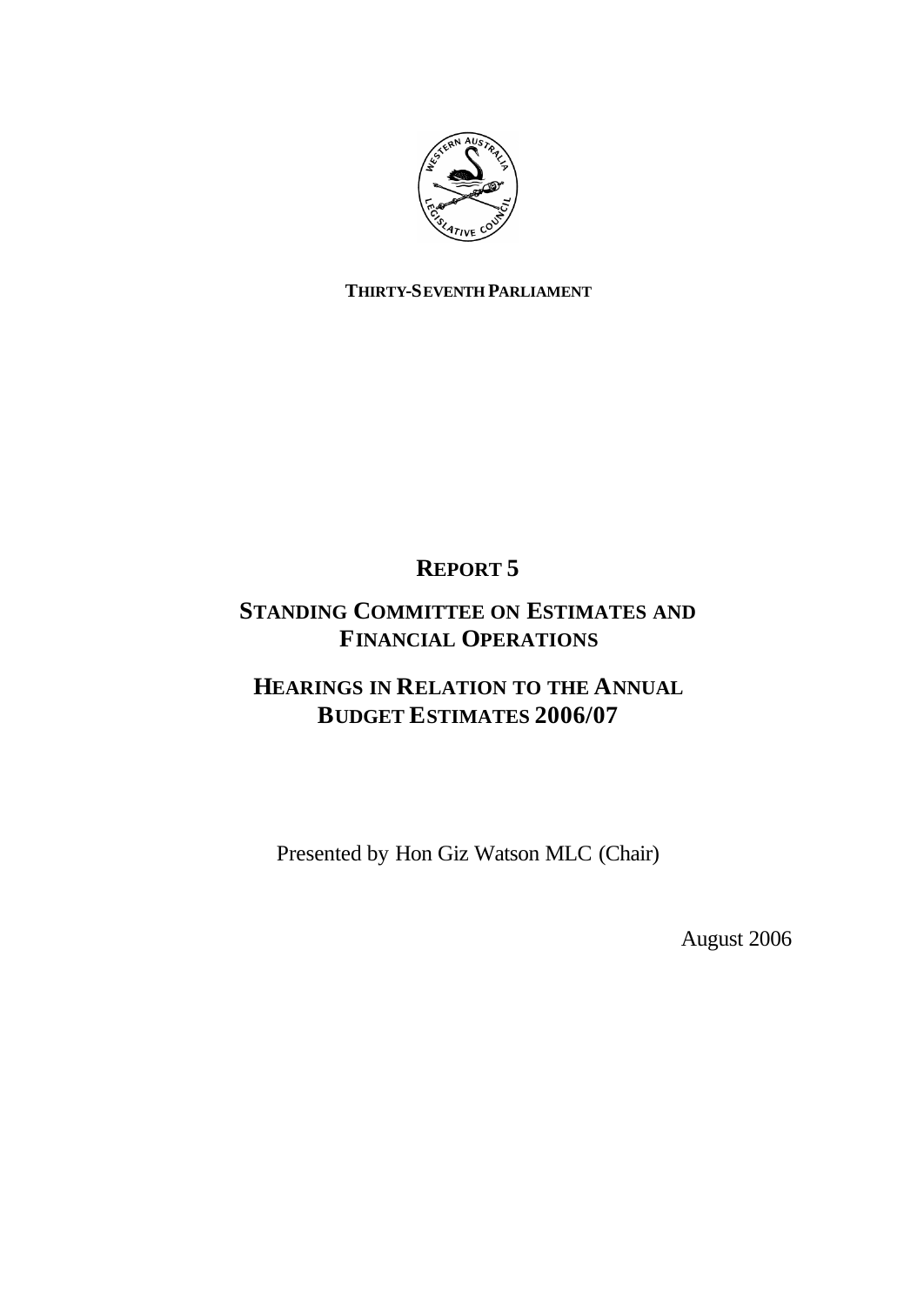### **STANDING COMMITTEE ON ESTIMATES AND FINANCIAL OPERATIONS**

### **Date first appointed:**

30 June 2005

### **Terms of Reference:**

The following is an extract from Schedule 1 of the Legislative Council Standing Orders:

### "**2. Standing Committee on Estimates and Financial Operations**

- 2.1 An *Estimates and Financial Operations Committee* is established.
- 2.2 The Committee consists of 5 Members, 3 of whom shall be non-government Members.
- 2.3 The functions of the Committee are to consider and report on
	- (a) the estimates of expenditure laid before the Council each year;
	- (b) any matter relating to the financial administration of the State;
	- (c) any bill or other matter relating to the foregoing functions referred by the House;
	- (d) to consult regularly with the Auditor General and any person holding an office of a like character."

### **Members as at the time of this inquiry:**

| Hon Giz Watson MLC (Chair)                                                              | Hon Anthony Fels MLC              |
|-----------------------------------------------------------------------------------------|-----------------------------------|
| Hon Ken Travers MLC (Deputy Chair)                                                      | Hon Nigel Hallett MLC             |
| Hon Shelley Archer MLC                                                                  |                                   |
| Staff as at the time of this inquiry:                                                   |                                   |
| Lisa Peterson, Advisory Officer (General)                                               | Sheena Hutchison, Committee Clerk |
| <b>Address:</b>                                                                         |                                   |
| $\Gamma_{\rm orb}$ Deviament House, $\Gamma_{\rm orb}$ WA 6000 Telephone (08) 0222 7222 |                                   |

Parliament House, Perth WA 6000, Telephone (08) 9222 7222 lcco@parliament.wa.gov.au Website: http://www.parliament.wa.gov.au

### **ISBN 1 9208 8687 7**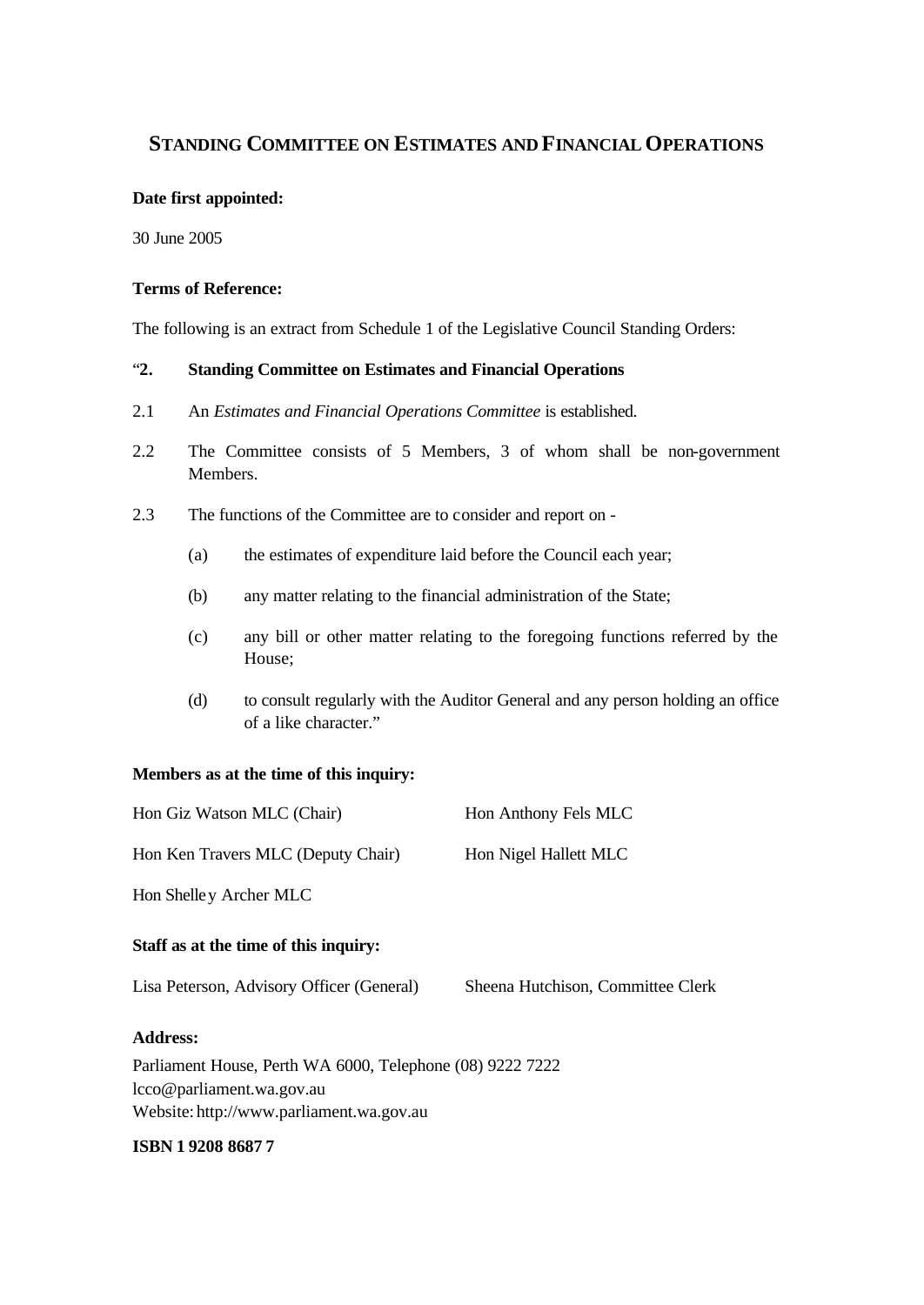### **CONTENTS**

| $\mathbf{1}$   |                                                           |  |
|----------------|-----------------------------------------------------------|--|
|                |                                                           |  |
|                |                                                           |  |
| $\overline{2}$ |                                                           |  |
|                |                                                           |  |
|                |                                                           |  |
|                |                                                           |  |
|                |                                                           |  |
|                | Department of Local Government and Regional Development 4 |  |
|                |                                                           |  |
|                |                                                           |  |
|                |                                                           |  |
|                |                                                           |  |
|                |                                                           |  |
|                |                                                           |  |
|                |                                                           |  |
|                |                                                           |  |
| 3              |                                                           |  |
|                |                                                           |  |
|                |                                                           |  |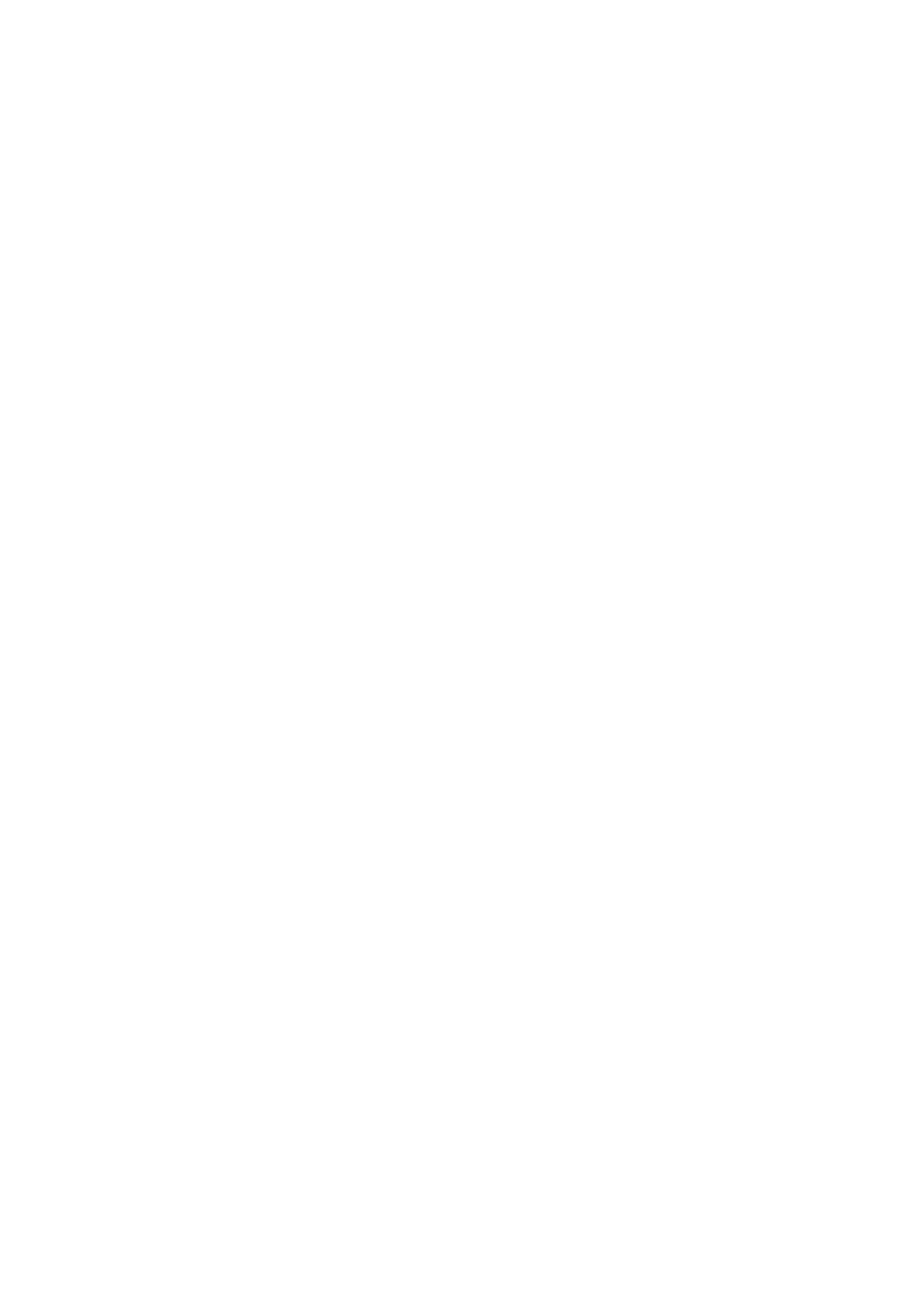### **REPORT OF THE STANDING COMMITTEE ON ESTIMATES AND FINANCIAL OPERATIONS**

### **HEARINGS IN RELATION TO THE ANNUAL BUDGET ESTIMATES 2006/07**

### **1 REFERENCE AND PROCEDURE**

### **The estimates of expenditure**

- 1.1 Government revenue goes into the Consolidated Revenue Fund, which is the major source of funding for the State public sector.<sup>1</sup> The 'estimates of expenditure' comprise the Appropriation (Consolidated Revenue Fund) Bills and the supporting documentation (**Budget Papers**). On an annual basis these are presented to Parliament in order that Government may access or 'appropriate' money from the Consolidated Revenue Fund to fund expenditure by the Government over a given financial year. $2$
- 1.2 It is a function of the Estimates and Financial Operations Committee (**Committee**) to consider and report to the Legislative Council (**Council**) on the estimates of expenditure laid before the Council each year.<sup>3</sup>
- 1.3 This report relates to the Annual Hearings held in relation to the Budget Estimates for  $2006/07.^4$

### **The Committee's approach**

- 1.4 The Committee adopted a Budget Estimates Hearings approach for this task as follows:
	- i) hearings held throughout the year (**Ongoing Hearings**); and
	- ii) hearings held soon after the Budget Papers are tabled in the House, over one to three consecutive days (**Annual Hearings**).
- 1.5 This is a new approach to the scrutiny of the budget estimates in the Council. In the past estimates hearings have been held over three to four days during which Members of the Council (**Members**) could ask questions relating to the Budget Papers. The

l

<sup>&</sup>lt;sup>1</sup> The major revenue sources for the Western Australian Government include taxes, imposts, fines, rates, duties, royalties and Commonwealth Government grants: section 64, *Constitution Act 1889*, and section 6, *Financial Administration and Audit Act 1985*.

<sup>2</sup> Section 72, *Constitution Act 1889*.

<sup>&</sup>lt;sup>3</sup> Term of reference 2.3a.

<sup>&</sup>lt;sup>4</sup> The 2006/07 Budget Statements were tabled in the Legislative Council on 11 May 2006. The Appropriation (Consolidated Fund) Bill (No.1) 2006 and the Appropriation (Consolidated Fund) Bill (No.2) 2006 were assented to on 4 July 2006.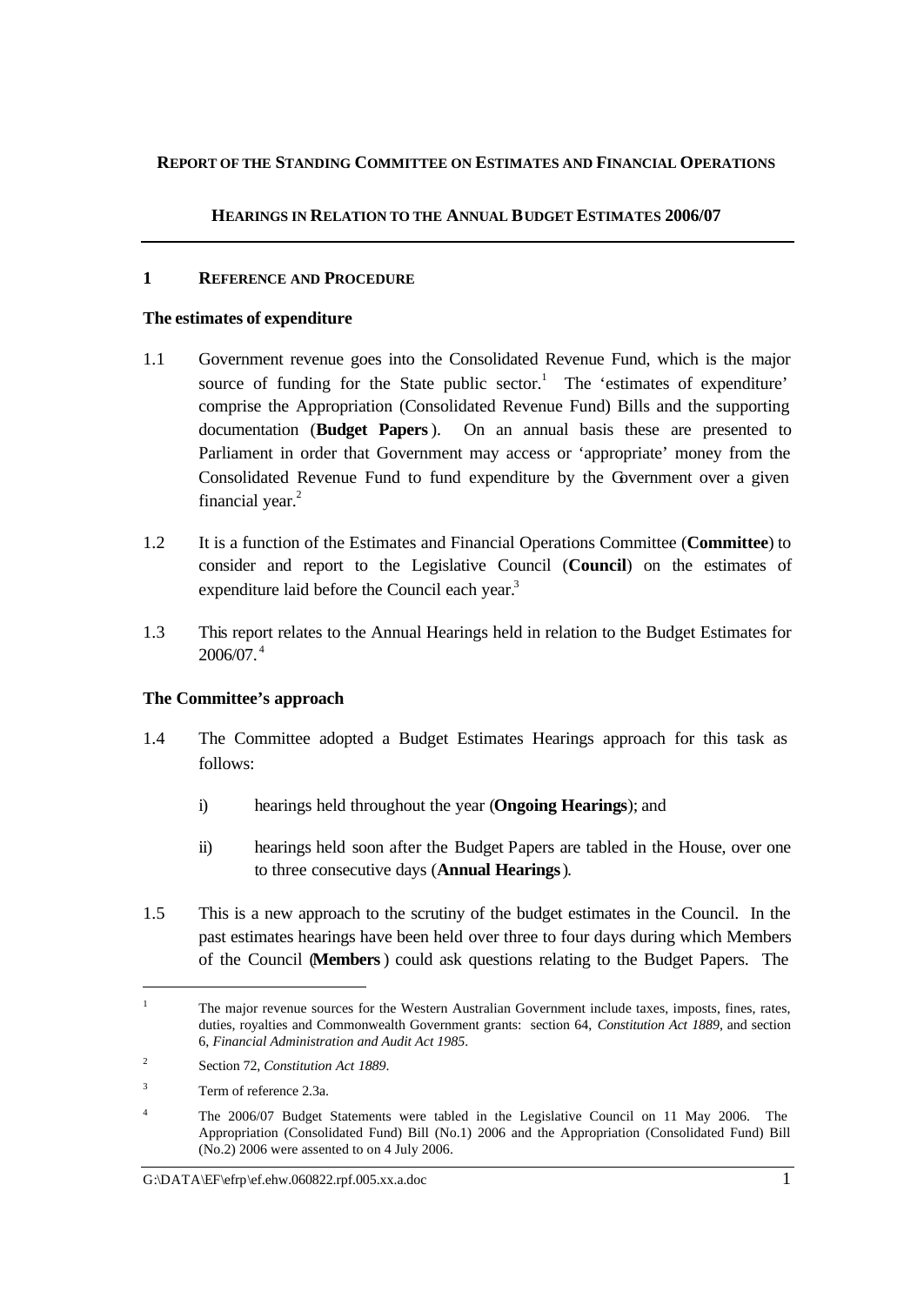Committee in 2005 commenced a program of ongoing estimates hearings throughout the year which is supplemented by a one day session of 'traditional' annual estimates hearings (concentrating solely on the contents of the Budget Papers) held between the time of the tabling of the Budget Papers and the passing of the Appropriation (Consolidated Revenue Fund) Bills in the Council.

- 1.6 The Annual Hearings aid the Committee in identifying issues for further inquiry during its Ongoing Hearings. The hearings also provide Members with the opportunity to ask questions on the Budget at a time when it is most relevant, that is before the Appropria tion Bills are passed.
- 1.7 In 2006 the Committee resolved that during the Annual Hearings questions must relate to the 2006/07 Budget Papers only, due to the limited time and purpose it had allocated to the hearings. In the Committee's view the Ongoing Hearings was the appropriate forum for Members to pursue wider issues through the Committee.
- 1.8 On 25 May 2006 the Committee held a briefing for all Members of the Legislative Council on the Committee's procedure for the conduct of the Annual Hearings, providing details of the new procedures adopted by the Committee. The briefing also provided the opportunity for Members to ask questions relating to the estimates hearings and to the Committee's role generally.

### **2 ANNUAL HEARINGS**

- 2.1 To assist the Committee in determining which agencies to examine, the Committee surveyed all Members. Forms were distributed to Members asking them to nominate the agencies they would like to appear.
- 2.2 The Committee received six responses nominating 16 different agencies to appear. Of these, 12 agencies were included in the Committee's program for its Annual Hearings.
- 2.3 The Committee also sought to give priority to the portfolios of the Ministers in the Council and a number of the agencies with large budgets.
- 2.4 The Annual Hearings were held on 14 June 2006. The Committee heard from the following departments:
	- Department of Education and Training
	- Country High School Hostels Authority
	- Curriculum Council of Western Australia
	- Department of Education Services
	- Department of Environment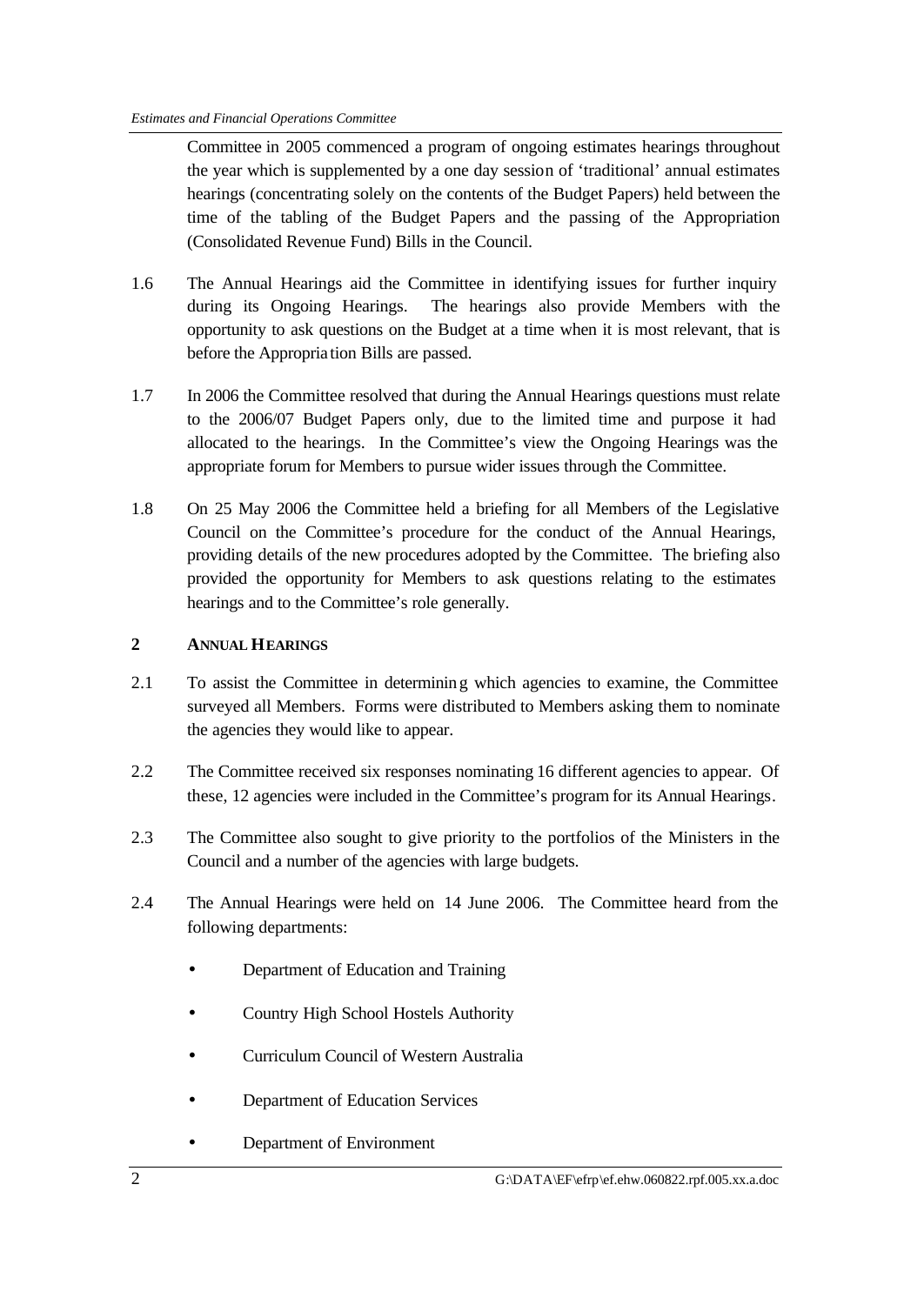- Department of Local Government and Regional Development
- Department of Health
- Department of Agriculture
- Department of Premier and Cabinet
- Department of Water
- Department for Planning and Infrastructure
- Public Transport Authority
- Disability Services Commission
- Department for Community Development
- 2.5 The Committee observed a Procedure Policy for the conduct of the hearings. The Procedure Policy is attached at Appendix 1.
- 2.6 All Members were notified of the hearings and invited to participate.
- 2.7 All of the hearings were public and the proceedings were recorded by *Hansard*. Full transcripts of the evidence taken at the hearings can be found at the Committee's web page. 5

### **Questions on notice**

- 2.8 In accordance with the Procedure Policy, the Committee invited Members to submit questions on notice two weeks prior to a hearing. Fifteen Members submitted questions on notice.
- 2.9 During the Annual Hearings a number of questions were taken on notice.
- 2.10 If any Member was unable to ask all their questions in the scheduled period, they were provided with the opportunity to submit those questions in writing at the end of the hearing.
- 2.11 Copies of the questions and answers can be found on the Committee's web page.<sup>6</sup>

l

### G: $\Delta$ Kata $\langle$ EF\efrp\ef.ehw.060822.rpf.005.xx.a.doc 3

<sup>5</sup> http://www.parliament.wa.gov.au/web/newwebparl.nsf/iframewebpages/Legislative+Council+- +Current+Committees, (current at 26 July 2006).

<sup>6</sup> Ibid.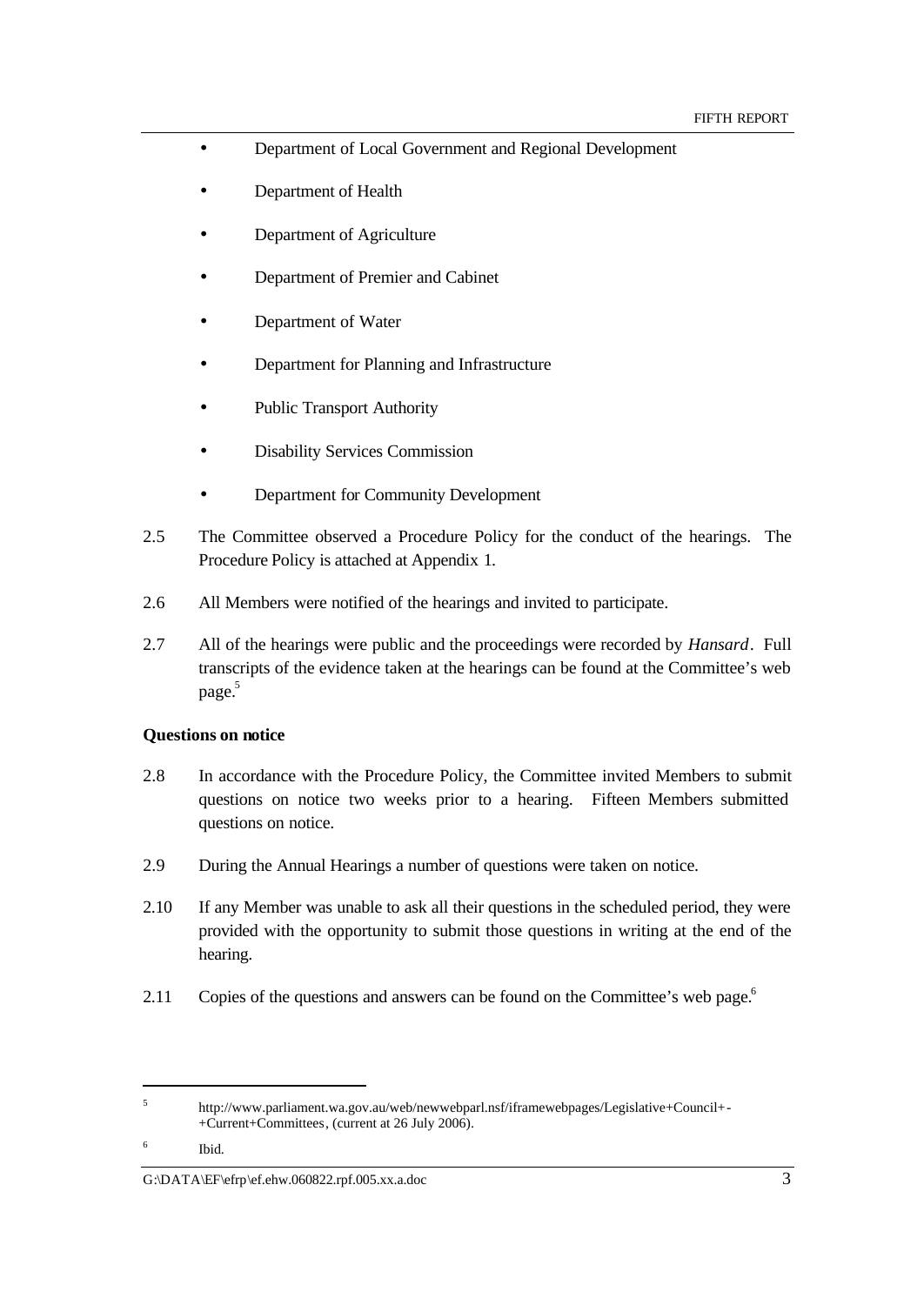### **Subjects covered during the hearings**

2.12 This section provides a point form summary of some of the subjects that were raised during the hearings. Refer to the transcripts of the evidence and supplementary information for a complete record of the hearings.<sup>7</sup>

### *Department of Education and Training*

- implementation of outcomes based education
- early years education
- recruitment of teachers in rural and remote areas
- maintenance and upgrade of school facilities

### *Department of Environment*

- air quality management plans and air quality monitoring
- waste management recycling fund grants
- sustainability policy unit and the greenhouse policy unit
- regulation of contaminated sites
- assessment of the desalination plant
- Greenhouse Strategy

### *Department of Local Government and Regional Development*

- provision of services to remote areas
- regional investment fund
- community facilities grant program

### *Department of Health*

- mental health
- recruitment of doctors and nurses to rural and remote areas
- community mental health services

#### 7 Ibid.

l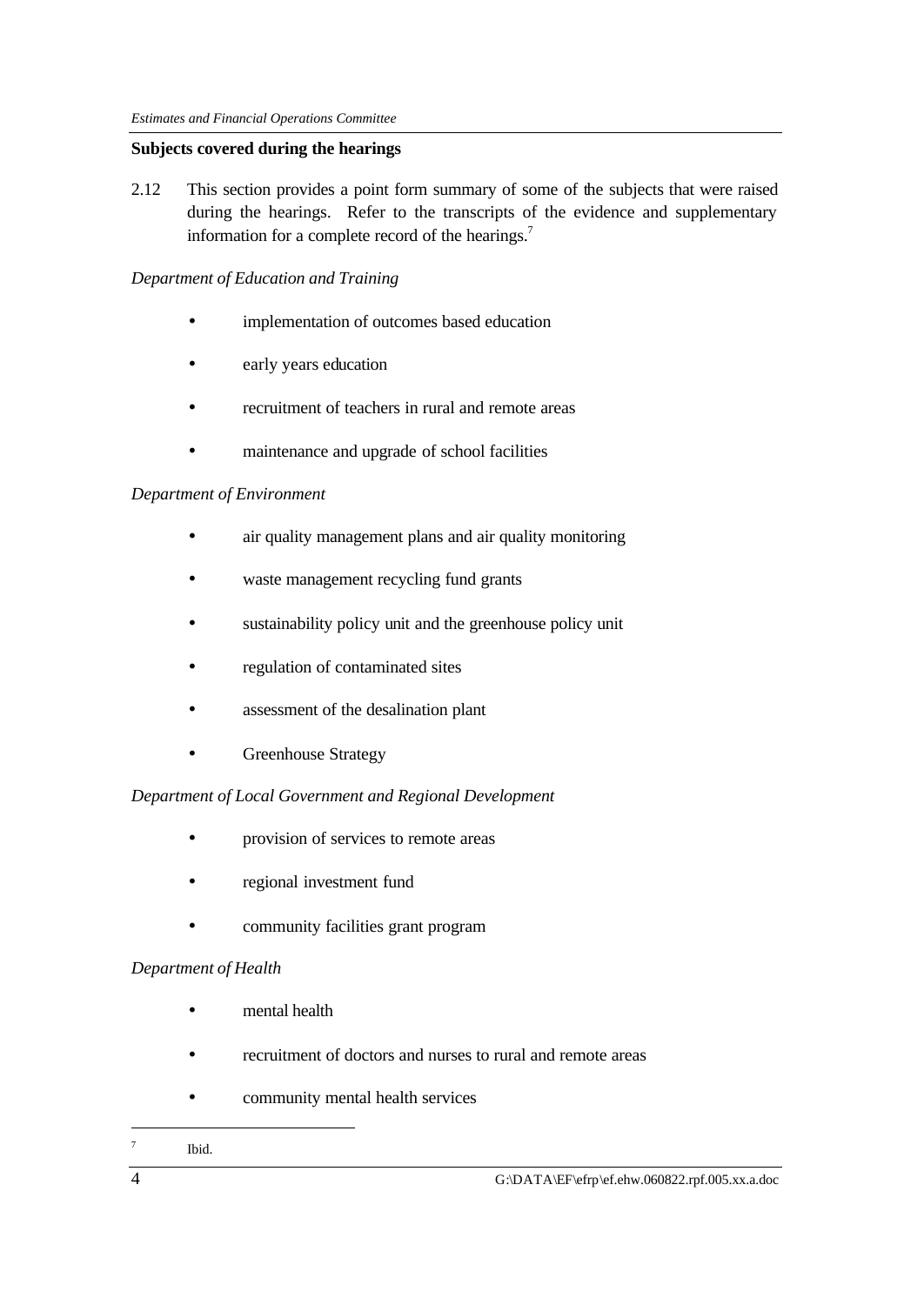- womens' health care centre
- health reform program

### *Department of Agriculture and Food*

- salinity
- fertilisers for agriculture
- biosecurity issues
- impact of climate change
- development of organic agriculture

### *Premier and Cabinet*

- Ministerial travel and office costs
- public sector improvement initiatives
- media training and follow-up support for community organisations
- management of policy
- WA Government office in Canberra

### *Department of Water*

- State water plan
- assessment of extraction of water from the Yaragadee aquifer
- licensing and metering of bores
- water reform initiatives
- floodplain management strategy
- infill sewerage

### *Departmentfor Planning and Infrastructure*

- Perry Lakes redevelopment project
- intrastate air services including local services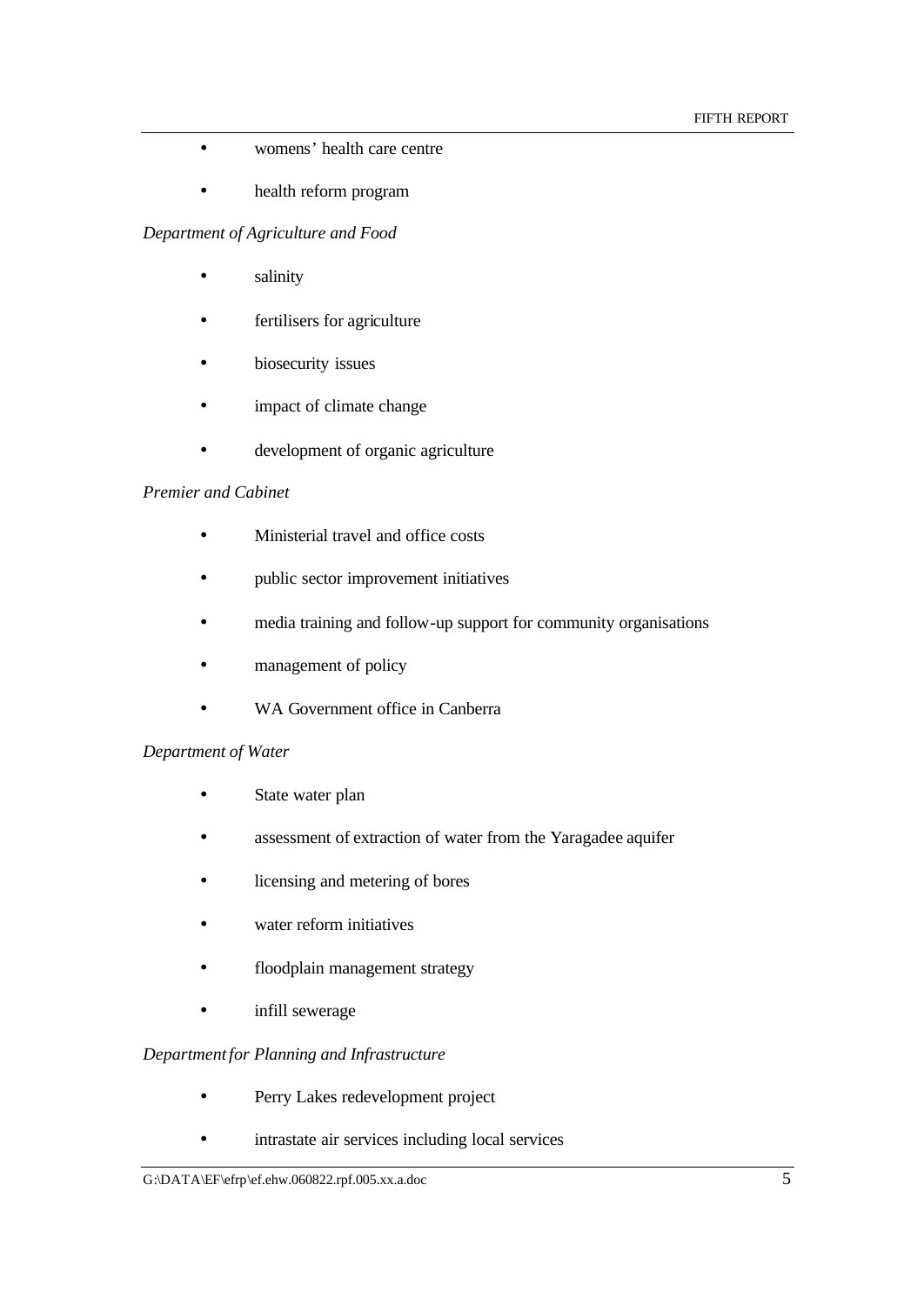- bicycle networks
- State Transport Plan
- Bunbury to Manjimup train link
- grain freight network strategy

### *Public Transport Authority*

- Rockingham city centre transit system
- subsidies per trip on public transport
- bus acquisition program

### *Disability Services Commission*

- access to accommodation support
- funding for young people in nursing homes
- Aboriginal people with disabilities
- remote area strategy
- wait list strategy

### *Department of Community Development*

- appointment of additional staff
- child safety team model
- early intervention
- commissioner for children
- advocate for children and young people in care

### **3 FEEDBACK**

3.1 The Committee sought feedback on the Annual Hearings, distributing a questionnaire to all Members on 20 June 2006. Seven completed questionnaires were received.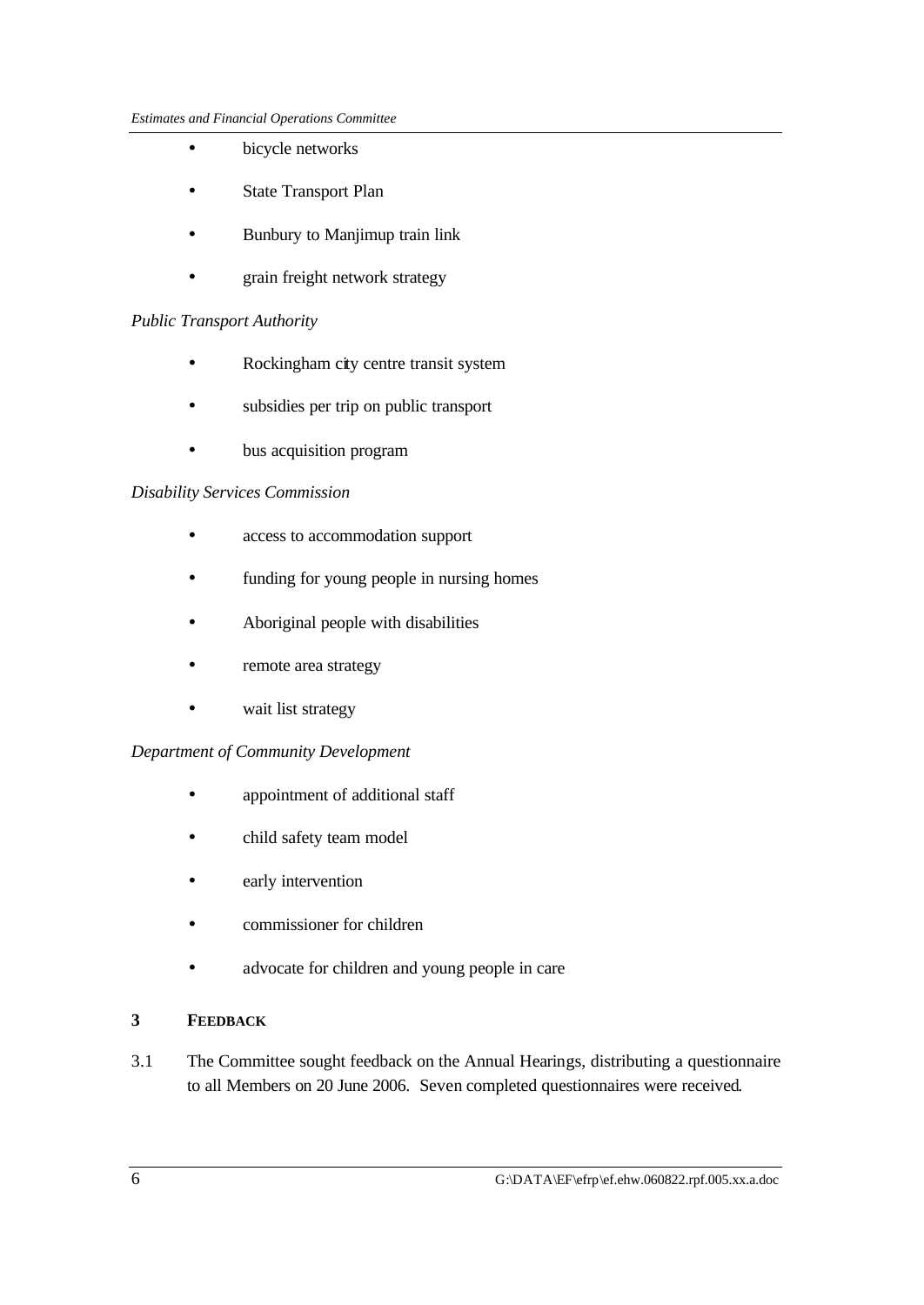#### **Issues raised by Members**

- 3.2 The feedback from Members generally supported the hearings process; however, some criticism was received.
- 3.3 Members expressed dissatisfaction that in some instances their questions were unable to be answered as the relevant departmental staff were not present.
- 3.4 Criticism was also received about the limited time available for the hearings. It was felt by some Members that this had the effect of limiting the number of questions that could be asked and made it difficult to gain sufficient responses and pursue lines of questioning. Some Members also felt that Ministers tended to dominate the answers and spent too much time giving commentary rather than giving a concise answer.

### **Committee comment**

- 3.5 The Committee notes that in the instances that questions could not be answered at the hearing, the questions were taken on notice and comprehensive answers provided.
- 3.6 The Committee acknowledges that there was some confusion about the scope of questions that could be asked and will endeavour to ensure that the program for future Annual Hearings will clearly identify which agencies and which parts of agencies are to be examined.
- 3.7 The Committee will also ensure that it asks Members, prior to the Annual Hearings, to specify the areas of the budget that they wish to focus on in order to ensure that the relevant departmental staff attend.
- 3.8 The Committee has adopted a new estimates process (refer to paragraphs 1.4 to 1.6) in response to dissatisfaction expressed by Members with the estimates process of previous Parliaments. As noted in the Cash Report, the process afforded by the Estimates Committee of the Thirty-Sixth Parliament was seen "*as a cumbersome and time-consuming procedure in which numerous questions were raised during a few days of hearings, Members could not address departmental officials directly and detailed questions and lines of inquiry were unable to be satisfactorily pursued".* 8
- 3.9 The Committee notes that a number of the questions asked went beyond seeking further information on the Budget Papers and initiated longer answers from the Ministers. These questions may be more appropriately dealt with in the Committee's Ongoing Hearings.

l

<sup>8</sup> Hon George Cash MLC, Chairman of Committees, Legislative Council of Western Australia, *Reflections on the Legislative Council Committee System and its Operations during the Thirty-Sixth Parliament: Discussions with the Chairs and Deputy Chairs of Parliamentary Committees*, May 2005, p47.

G: $\Delta$ Kata $\langle$ EF $\rangle$ efr $\rangle$ ef.ehw.060822.rpf.005.xx.a.doc 7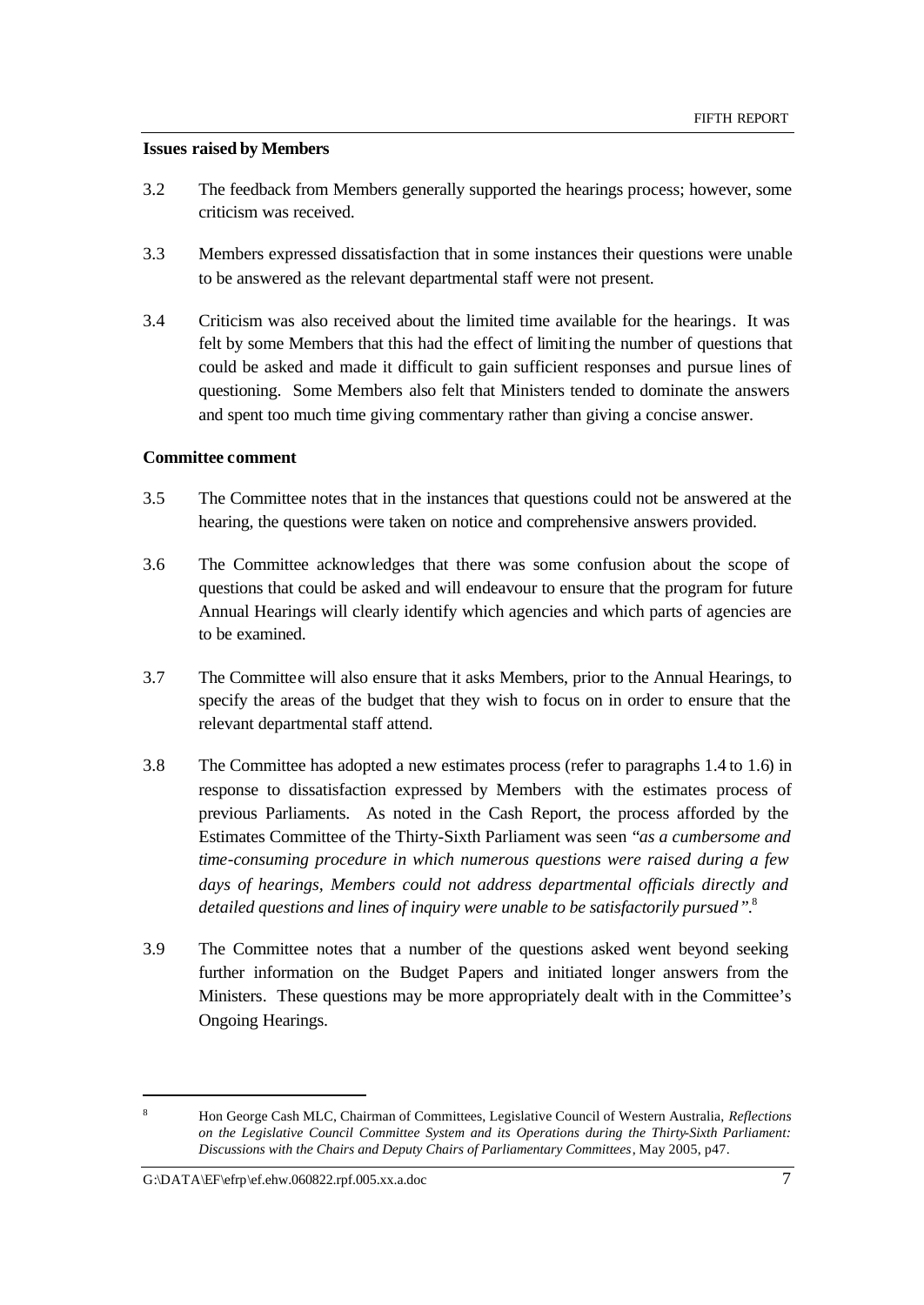3.10 The Committee draws Members attention to its Ongoing Hearings program of regular estimates hearings held throughout the year. The hearings are held on a Monday of a sitting week in order to facilitate the attendance of all Members. These hearings will provide Members the opportunity to pursue detailed lines of inquiry with a particular agency.

C. Watson

**\_\_\_\_\_\_\_\_\_\_\_\_\_\_\_\_\_\_\_\_ Hon Giz Watson MLC Chair**

**Date: 29 August 2006**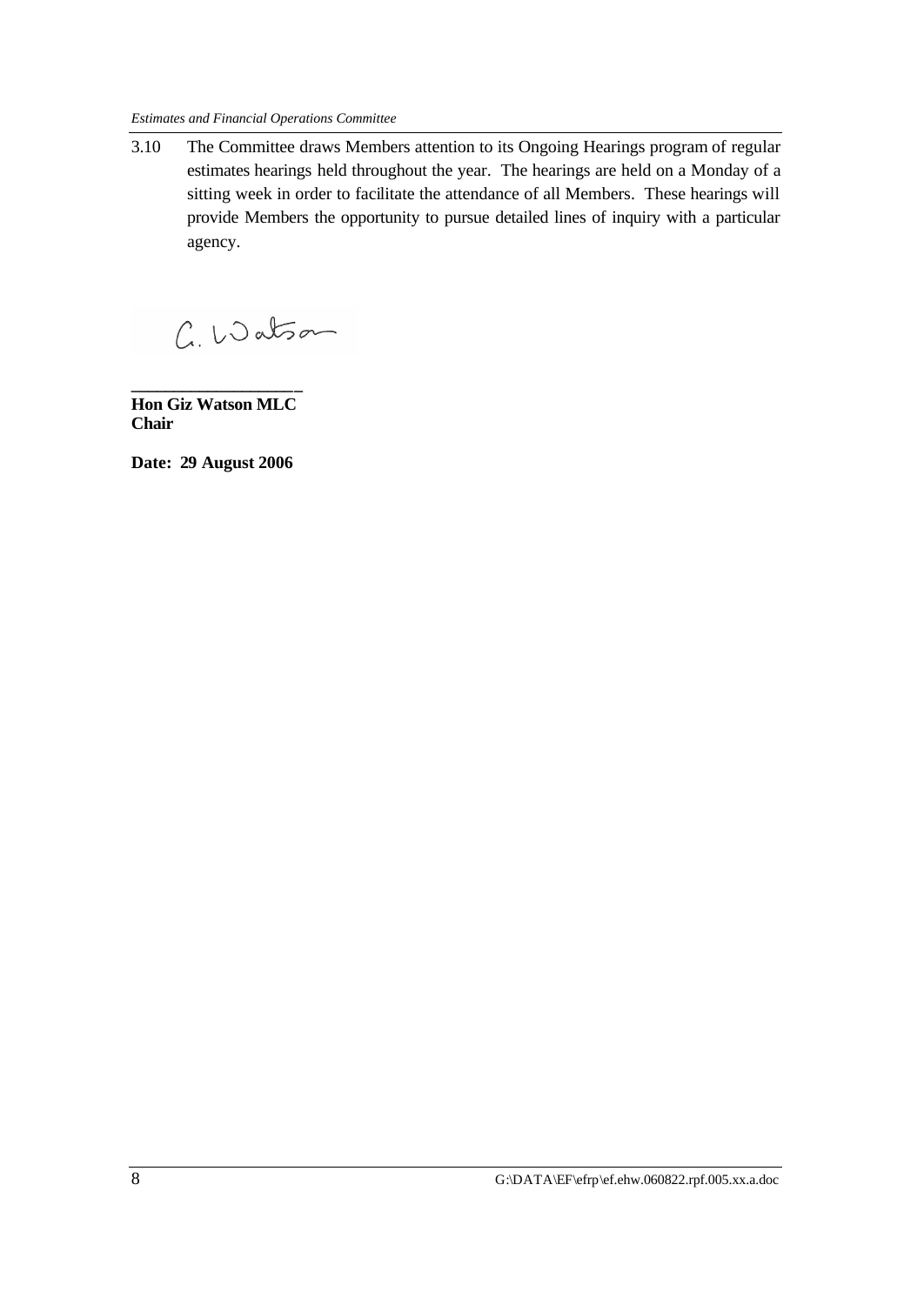### **APPENDIX 1**

### **PROCEDURE POLICY**

### **2006/07 ANNUAL BUDGET ESTIMATES HEARINGS PROCEDURE POLICY**

\_\_\_\_\_\_\_\_\_\_\_\_\_\_\_\_\_\_\_\_\_\_\_\_\_\_\_\_\_\_\_\_\_\_\_\_\_\_\_\_\_\_\_\_\_\_\_\_\_\_\_\_\_\_\_\_\_\_\_\_\_\_\_\_\_\_\_\_\_\_\_\_\_\_\_\_

### **1 CONDUCT OF THE 2006/07BUDGET ESTIMATES HEARINGS**

- 1.1 The Estimates and Financial Operations Committee (Committee) has the function of considering the estimates of expenditure laid before the Council each year. The conduct of the estimates hearings is determined by the Committee in accordance with the Standing Orders of the Legislative Council.
- 1.2 A Member of the Committee will preside over the estimates hearings and has those powers necessary or incidental to the maintenance of the orderly conduct of its proceedings.

### **2 SELECTION OF AGENCIES TO BE REVIEWED**

2.1 The Committee will determine which departments/agencies are to be reviewed. To assist the Committee in making its determination, a survey will be distributed amongst all Members of the Legislative Council inviting suggestions. Members will be requested to advise the Committee of any specific area of interest with the department/agency, to ensure the attendance at the hearings of the relevant departmental/agency staff.

### **3 CIRCULATION OF NOTICES , INVITATIONS AND PROCEDURAL GUIDELINES PRIOR TO THE HEARINGS**

- 3.1 At the earliest possible opportunity, the Committee will issue notices, invitations and procedural guidelines as follows:
	- a) an invitation to the Chief Executive Officer (CEO) and the responsible Minister/Parliamentary Secretary for each department/agency to be examined by the Committee to attend the estimates hearings, including the date and time of the hearing and this Procedure Policy; and
	- b) a notice to all members of the Legislative Council advising of the estimates hearings including the departments/agencies that will attend, the date and time of the hearings and this Procedure Policy.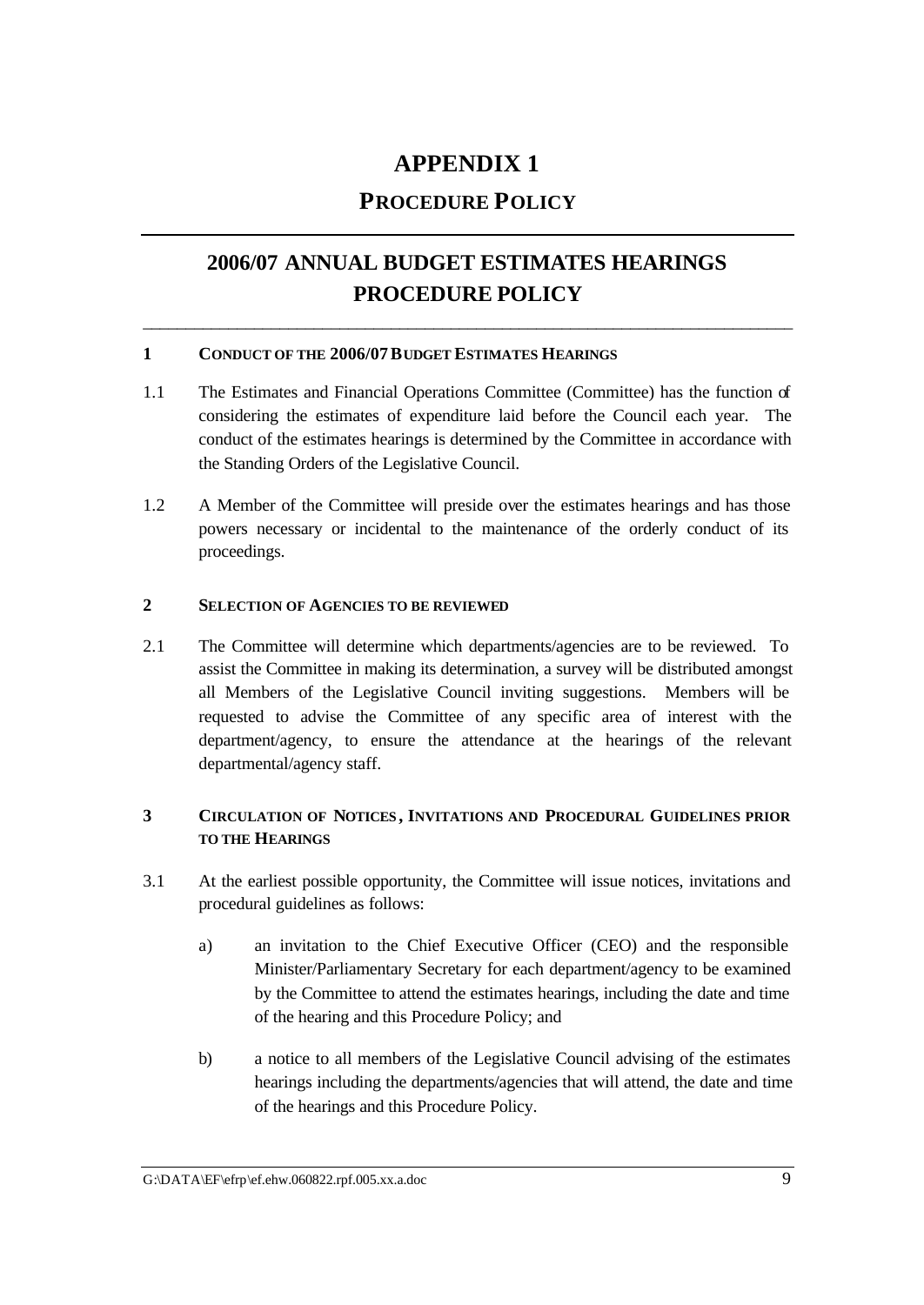### **4 WITNESS INFORMATION SHEET**

4.1 Ministerial advisors and departmental/agency staff appearing before the Committee will be requested to complete a "Witness Information Sheet" (a copy is attached at Appendix A). All the information sought is necessary to allow Hansard to meet various requirements involved in producing a final and correct document.

### **5 QUESTIONS ON NOTICE LODGED PRIOR TO THE ESTIMATES HEARINGS**

- 5.1 Questions on notice may be lodged by Members of the Legislative Council with the Committee Clerk no later than two weeks prior to the hearings.
- 5.2 The procedure for handing up questions on notice is as follows:
	- a) questions on notice must be provided by electronic e-mail, followed by a signed hard copy, and must clearly identify:
		- the name of the Member asking the question; and
		- the correct name of the department/agency required to answer the question;
	- b) each Member may provide no more than five questions on notice to each department/agency, with each Member's list of questions for a particular department/agency not to exceed a single A4 page in length (using at least 10 point Times New Roman in accordance with Hansard's requirements); and
	- c) questions on notice must comply in all other respects with this Procedure Policy.
- 5.3 These questions will be forwarded to the department/agency via the responsible Minister. Responses to these questions are required three days prior to the hearing. Upon receipt of the department/agency's written response, the Chair will distribute the response to the Member who submitted the question.

### **6 ASKING OF QUESTIONS**

- 6.1 The Chair will facilitate the asking of questions by all Members present at a particular hearing (subject to time constraints).
- 6.2 The calling of questions is at the Chair's discretion. During the hearings, questions should be directed through, and be acknowledged by, the Chair.
- 6.3 Members who provide questions on notice will be given priority to ask questions after the Committee members.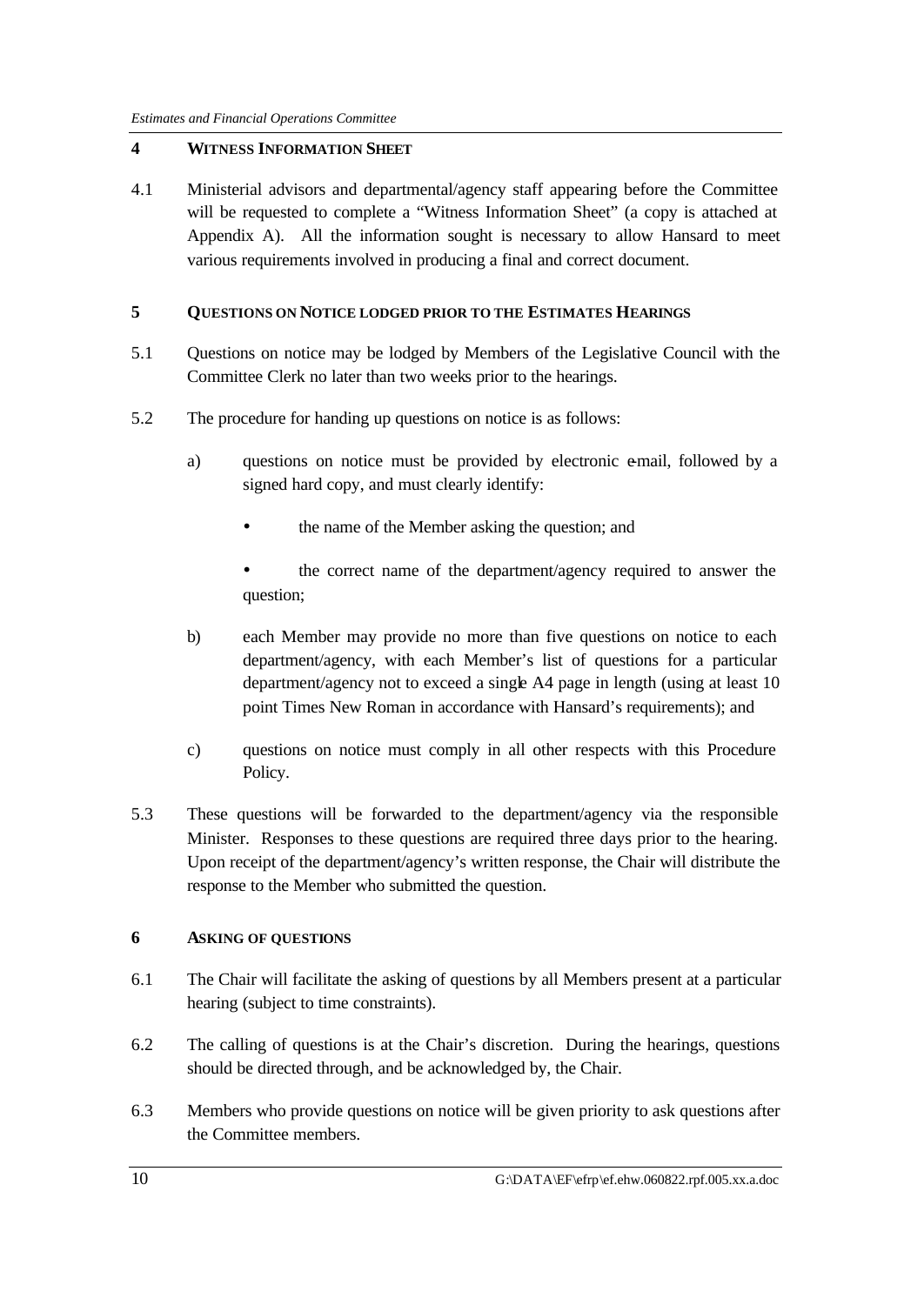- 6.4 Questions must relate to the 2006/07 Budget Papers and should not be:
	- a) hypothetical; or
	- b) questions regarding Government Policy, unless directed towards the Minister (Standing Order 331).
- 6.5 The Chair has the discretion to rule a question out of order.
- 6.6 As a general guide for Members, the rules governing questions in the Chamber will be followed (see SO 140).
- 6.7 Questions will only be permitted during the time allocated for the hearing.
- 6.8 At the Chair's discretion, if there is a small number of questions outstanding at the close of a particular hearing these questions may be directed to the relevant department/agency in writing through the Chair. Outstanding questions should be handed to the Committee Clerk immediately after the close of each hearing for forwarding to the department/agency via the responsible Minister. Responses to such questions will be requested by the relevant department/agency within five working days of receipt of the question. Upon receipt of the department/agency's written response, the Chair will distribute the response to the Member who asked the question.

### **7 QUESTIONS TAKEN ON NOTICE**

- 7.1 Questions that are asked during the hearings which the departmental/agency representatives then present are unable to answer prior to the end of the hearing will be taken on notice. Each question taken on notice during the hearing will be allocated a number by the Chair to facilitate identification of the question in Hansard.
- 7.2 Following each hearing, the Committee Clerk will forward a copy of all questions taken on notice, as they appear in the uncorrected Hansard, to the office of the Minister responsible for the relevant department/agency, copied to the relevant department/agency CEO. Departments/agencies responding to questions taken on notice should do so through their responsible Minister. Responses to questions should be in accordance with the procedure set out in Appendix B.
- 7.3 The department/agency's response to the questions on notice, and other supplementary information, should be provided in both hard copy and electronic e-mail, in Word format.
- 7.4 Responses are required within five working days of the Committee Clerk's initial forwarding date of questions to the responsible Minister.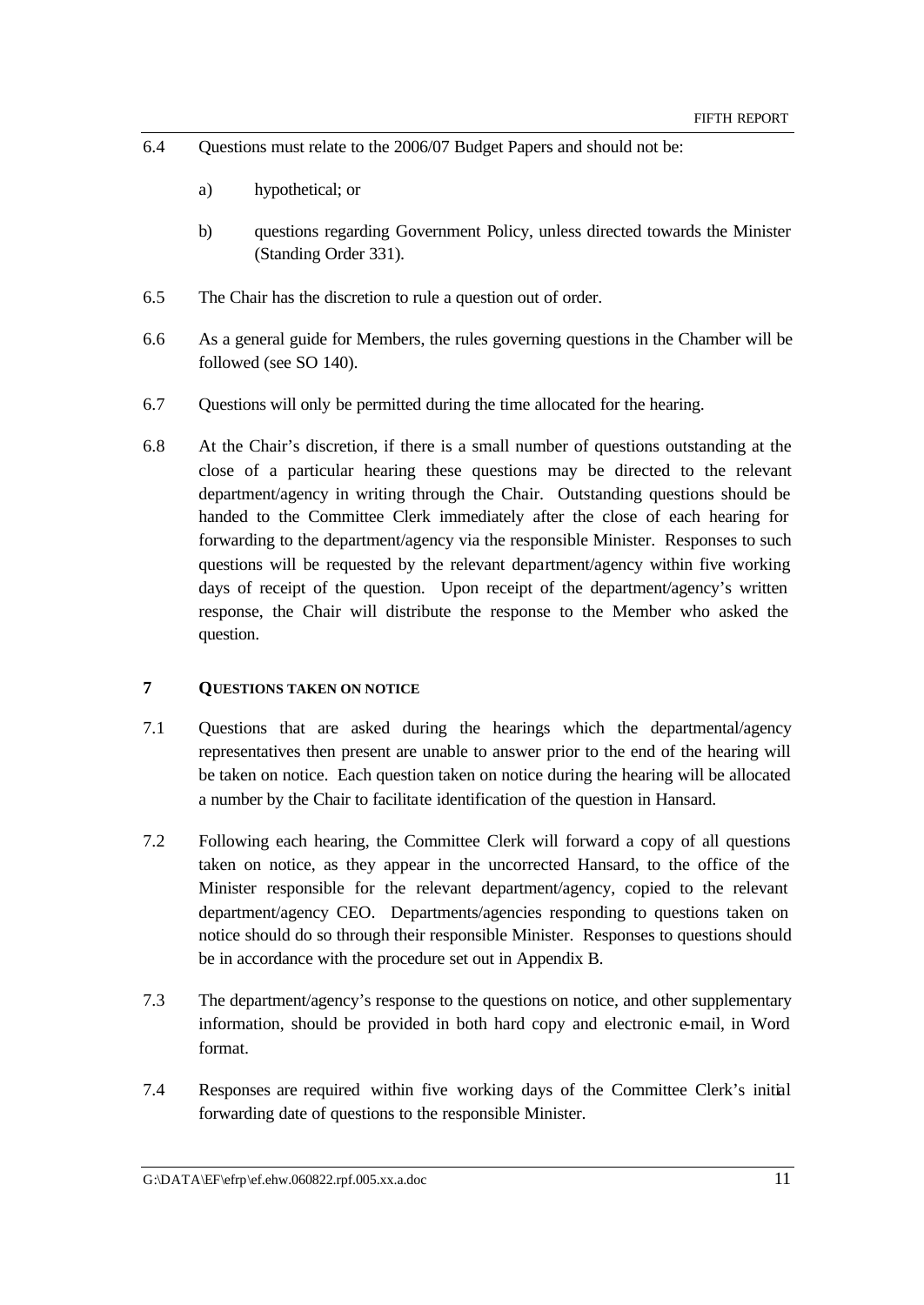## **APPENDIX A**

### **Committee Hearings Information for Witnesses**

*Important: Please read the following notes before giving evidence.*

| (First Name) | (Last Name) |  |
|--------------|-------------|--|
|              |             |  |
|              |             |  |
|              | <b>Fax:</b> |  |
|              | Date:       |  |
|              |             |  |

### **Introduction**

1. A committee hearing is a proceeding in Parliament. As such, you must not deliberately mislead the committee and you must respect the members of the committee and the committee's orders and procedures. If you do not comply with these requirements, you may be subject to legal penalties.

### **What happens at a hearing?**

- 2. Committees are made up of members of Parliament. Usually there are 5 8 members on a committee.
- 3. You will be escorted to the committee's meeting room by one of the committee's staff. After you are seated, the chairperson of the committee will ask you:
	- a. to state your full name, address and the capacity in which you appear before the committee; and
	- b. if you have read and understood these notes.
- 4. The chairperson may invite you to make an opening statement to the committee.
- 5. The chairperson will then ask you a series of questions, following which other members of the committee may ask you more questions. If other members of the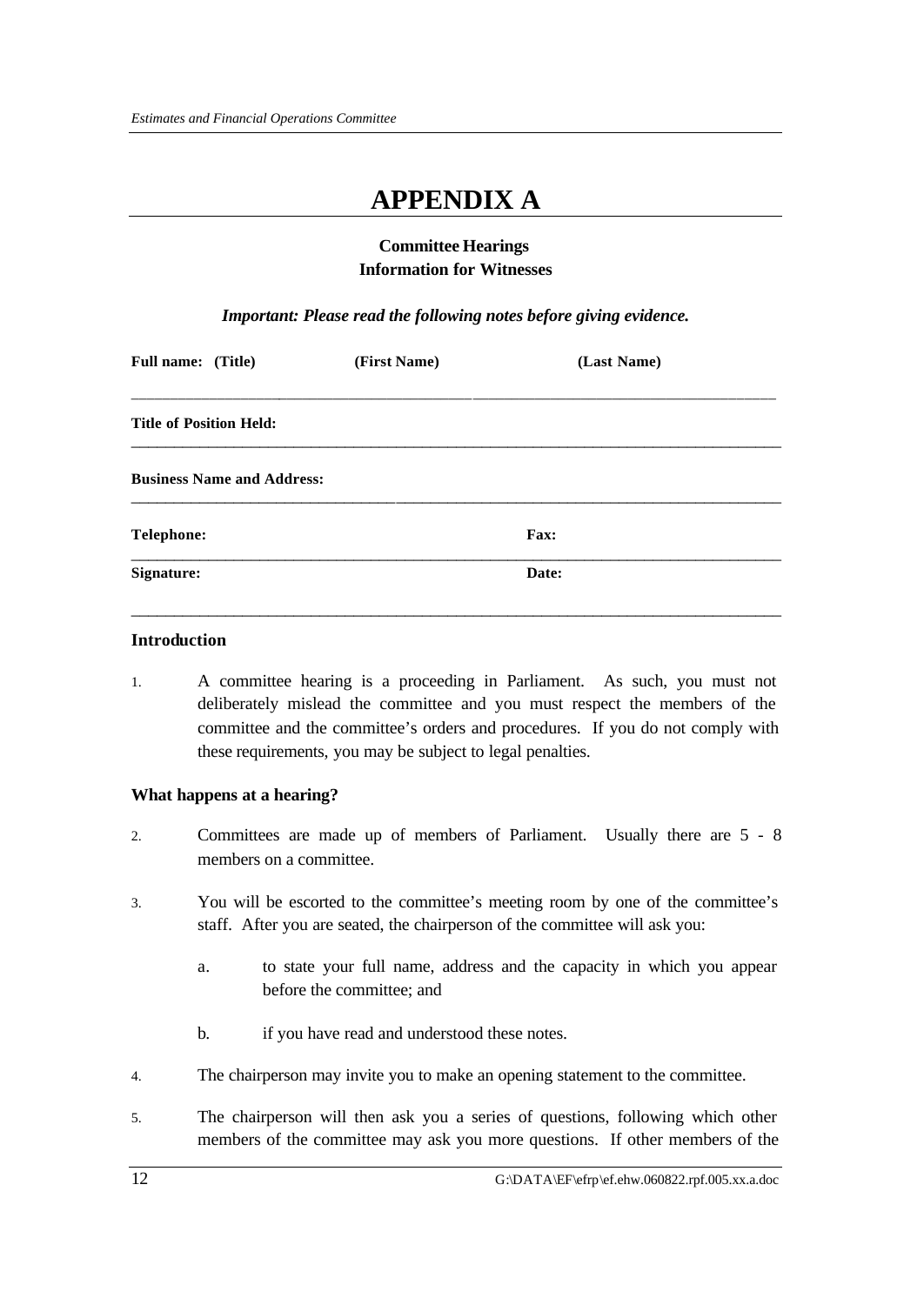Legislative Council are present, they may also ask you questions. With limited exceptions (discussed below) you must answer questions you are asked.

6. The chairperson may invite you to make any additional comments you consider necessary.

### **Parliamentary privilege**

7. Parliamentary privilege provides protection for what is said in parliamentary proceedings, so that what is said in such proceedings may not be the basis of a suit in defamation. However, it is only the authorised Hansard report, or that of an accredited media reporter, which is protected when what is said in the proceeding is related outside the confines of Parliament. Similarly, parliamentary privilege means that what you have said to a committee cannot be used against you in a subsequent related proceeding in a court or tribunal. The purpose of parliamentary privilege is to enable parliamentarians and witnesses to speak candidly without fear of legal repercussions.

### **Your entitlements**

- 8. In giving your evidence you are entitled to:
	- (a) access to relevant documents;
	- (b) raise any matter of concern to you relating to evidence to be given or documents produced;
	- (c) benefit of counsel<sup>9</sup>;
	- (d) apply for all or part of your evidence to be given in private session and for an order restricting publication of, or access to, that evidence;
	- (e) decline to answer a question or produce a document on the grounds that the question is unlawful or outside the scope of the matters in issue or under inquiry;
	- (f) be informed before your evidence is given that if part of it might incriminate you or another person, that fact should be made known to the committee before that part is actually given;
	- (g) know of and, if desired, rebut any allegations made against you whether or not those allegations amount to criminal conduct or dealing;

### G: $\Delta$ Kata $\langle$ EF $\rangle$ efrp $\langle$ ef.ehw.060822.rpf.005.xx.a.doc 13

l 9 This means that you are entitled to have counsel (a legal adviser) present with you to advise you. It does not mean that you are entitled to be represented by counsel who responds to the committee on your behalf.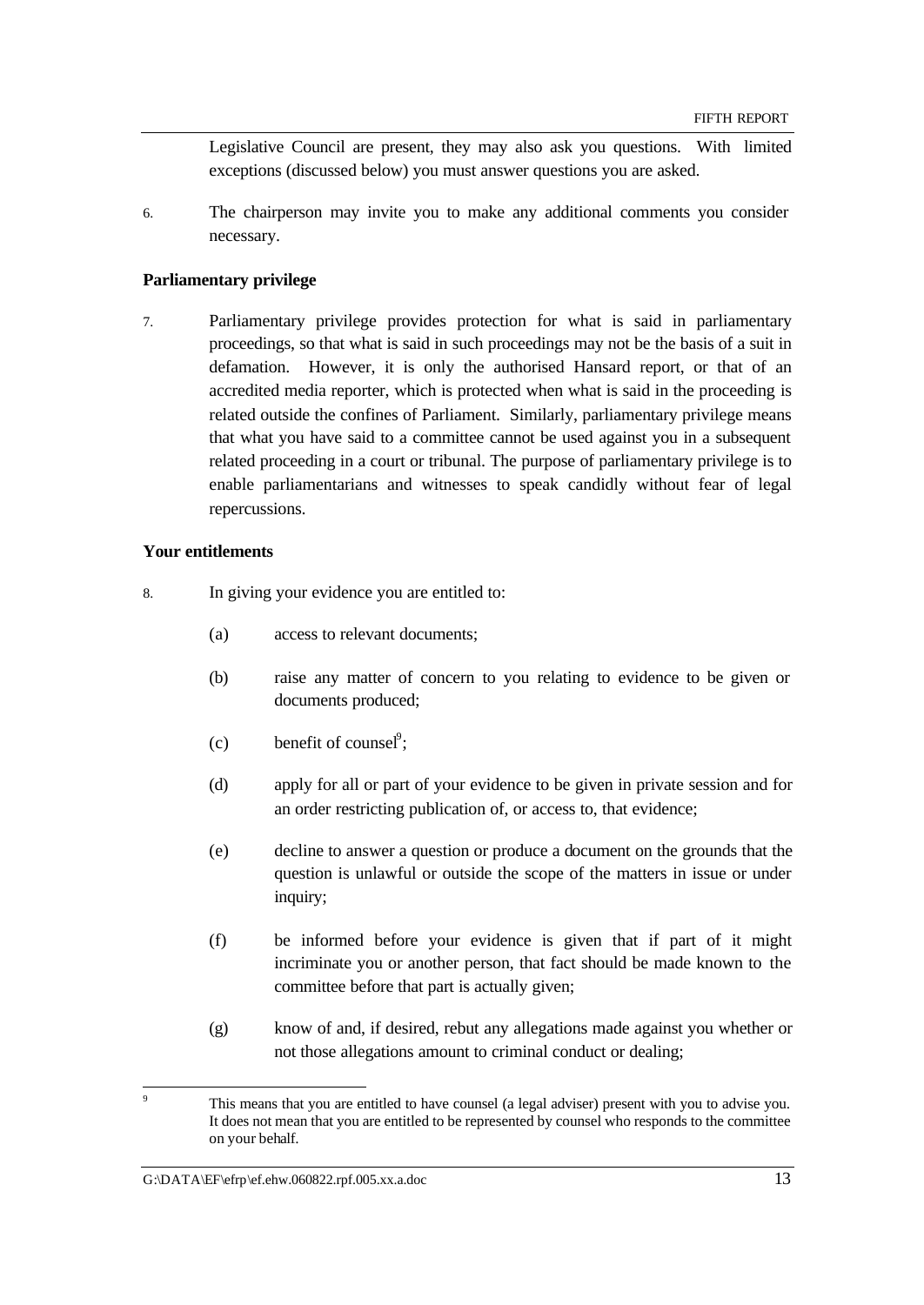- (h) a reasonable opportunity to correct errors in a transcript of evidence; and
- (i) provide supplementary or new evidence.

### **Is your evidence public or private?**

- 9. Most hearings of standing committees are public. In other words, members of the public and the media may attend the hearings and the proceedings may be reported. In contrast, most hearings of select committees are private, which means that members of the public and the media may not attend them. If you are uncertain as to whether your hearing is private or public, ask the committee's staff before the hearing or the chairman of the committee before you start giving evidence.
- 10. It is important that any request for the committee to prohibit publication of all or part of your evidence, or your identity, be made *prior* to giving the relevant evidence. You should be prepared to state why you want it confidential. If the committee grants your request, the public and media will be excluded from the hearing.
- 11. The committee may also decide that all, or part, of the hearing should be in private, particularly if the evidence adversely reflects on a third person or the matter being investigated is subject to legal proceedings.
- 12. You should note that the committee retains the power to publish any private evidence. The Legislative Council may also authorise publication. This means that even your private evidence may become public.

### **If you are a public servant**

13. Public servants appearing before a committee in that capacity are entitled to refuse to answer questions on matters of policy. The committee must direct all such questions to the responsible Minister.

### **You must not disclose evidence given in private session**

- 14. You must not publish or disclose any evidence given to a committee in private session unless that evidence has been reported to the Legislative Council in a public document. Premature publication or disclosure may:
	- a. constitute a contempt of the Legislative Council; and
	- b. mean that the publication or disclosure of the relevant material is not subject to parliamentary privilege.

### **Transcript of your evidence**

15. A transcript of your evidence will be made and sent to you for correction of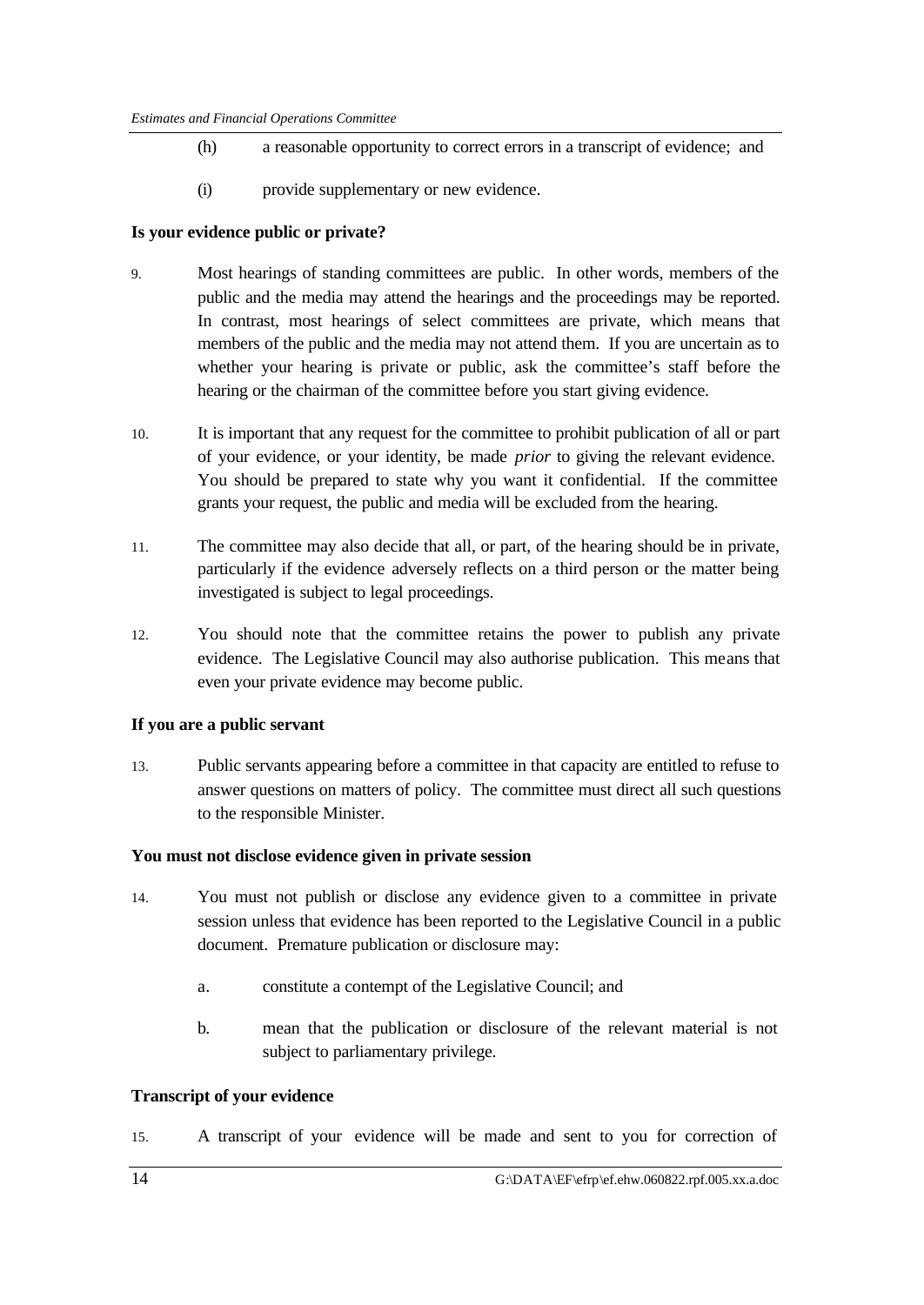typographical and transcription errors. You should not discuss your evidence until the Hansard report is finalised. Please see the letter that will accompany the uncorrected transcript in this regard.

### **Threats or intimidation**

16. If you have been threatened or intimidated by any person in respect of giving your evidence to the committee, you should immediately inform the committee or one of its staff.